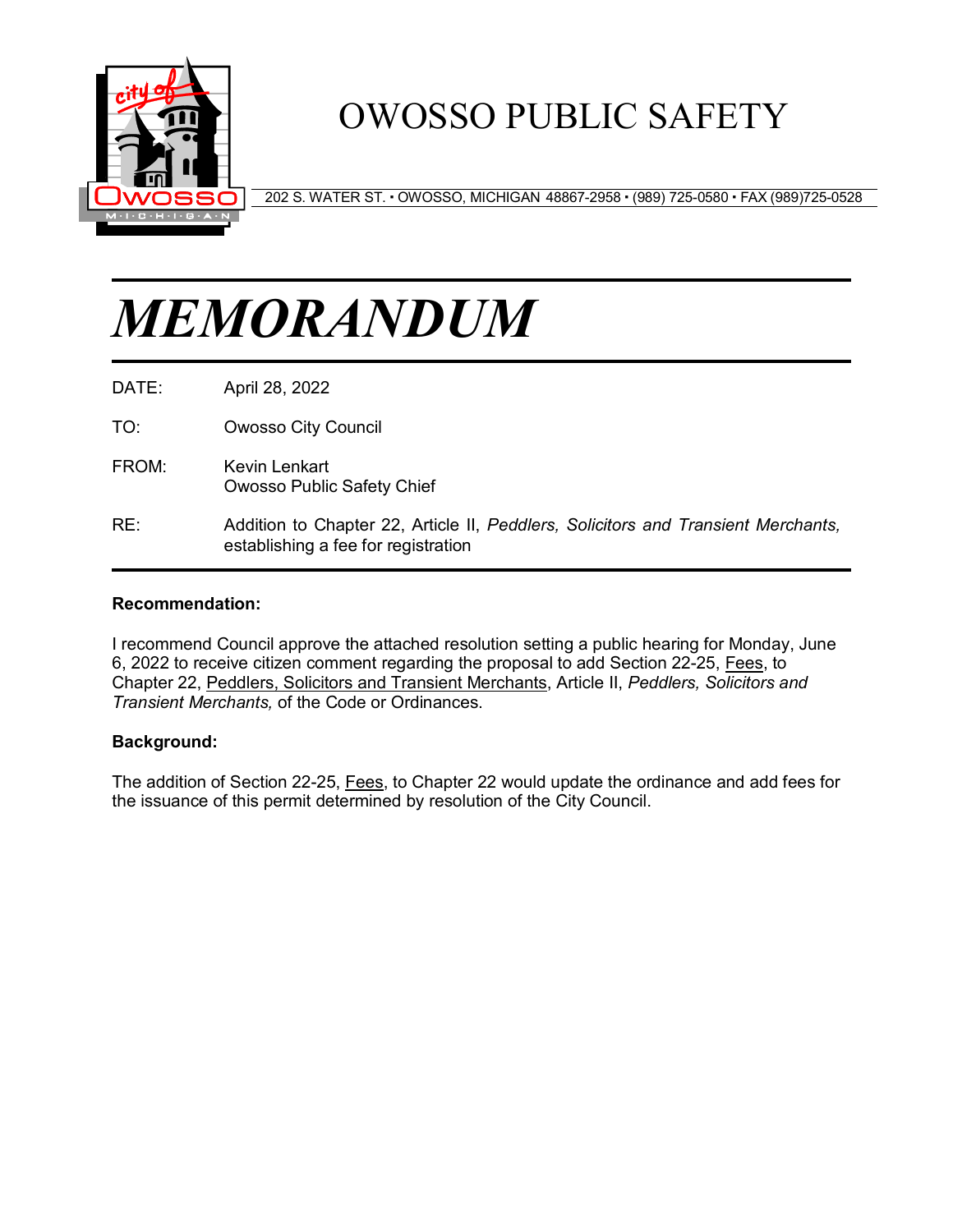#### **RESOLUTION NO.**

#### **AUTHORIZING FIRST READING & SETTING A PUBLIC HEARING FOR THE PROPOSED ADDITION TO CHAPTER 22, PEDDLERS, SOLICITORS AND TRANSIENT MERCHANTS, ARTICLE II,** *PEDDLERS, SOLICITORS AND TRANSIENT MERCHANTS,*  **OF SECTION 22-25, FEES, TO THE CODE OF ORDINANCES**

WHEREAS, the City of Owosso, Shiawassee County, Michigan, has a Peddlers, Solicitors and Transient Merchants Ordinance that currently does not include a provision establishing a registration fee; and

WHEREAS, it is necessary to update the ordinance to establish a registration fee to cover the costs related to the administration of said registration program; and

WHEREAS, it is the long-standing practice of the City Council to hold a public hearing to receive citizen comment regarding any and all proposed ordinance amendments.

NOW, THEREFORE, BE IT RESOLVED, THE CITY OF OWOSSO ORDAINS THAT:

SECTION 1. ADDITION. That Section 22-25, Fees, be added to Chapter 22, Peddlers, Solicitors and Transient Merchants, Article II, *Peddlers, Solicitors and Transient Merchants,* of the Code of Ordinances of the City of Owosso as follows:

#### **Sec. 22-17. Registration.**

No person shall solicit or peddle within the city unless such person has filed with the department of public safety, a registration statement containing the information required in section 22-18, and obtained a registration acknowledgement issued in accordance with section 22-20.

#### **Sec. 22-18. Solicitation and peddling registration statement.**

The solicitation and peddling registration statement to be prepared and filed under this chapter shall contain the following information:

- (1) The name, address and telephone number of the person registering to solicit or peddle.
- (2) If the registration is intended to cover more than one (1) individual, the names, addresses and telephone numbers of the registering organization and the individuals who will be in direct charge of conducting the solicitations and peddling.
- (3) The purposes, products, and services for which the solicitations and peddling are to be made and a description of the use or disposition to be made of any receipts or proceeds of the solicitations and peddling.
- (4) A description of the methods to be used in conducting the solicitations and peddling.
- (5) The time when such solicitations or peddling shall occur, including the dates for the beginning and ending of such solicitations and the hours of the day during which solicitations and peddling shall occur.

#### **Sec. 22-19. Filing false registration statement.**

It shall be a violation of this chapter for any person to knowingly file, or cause to be filed, a registration statement containing one (1) or more false statements.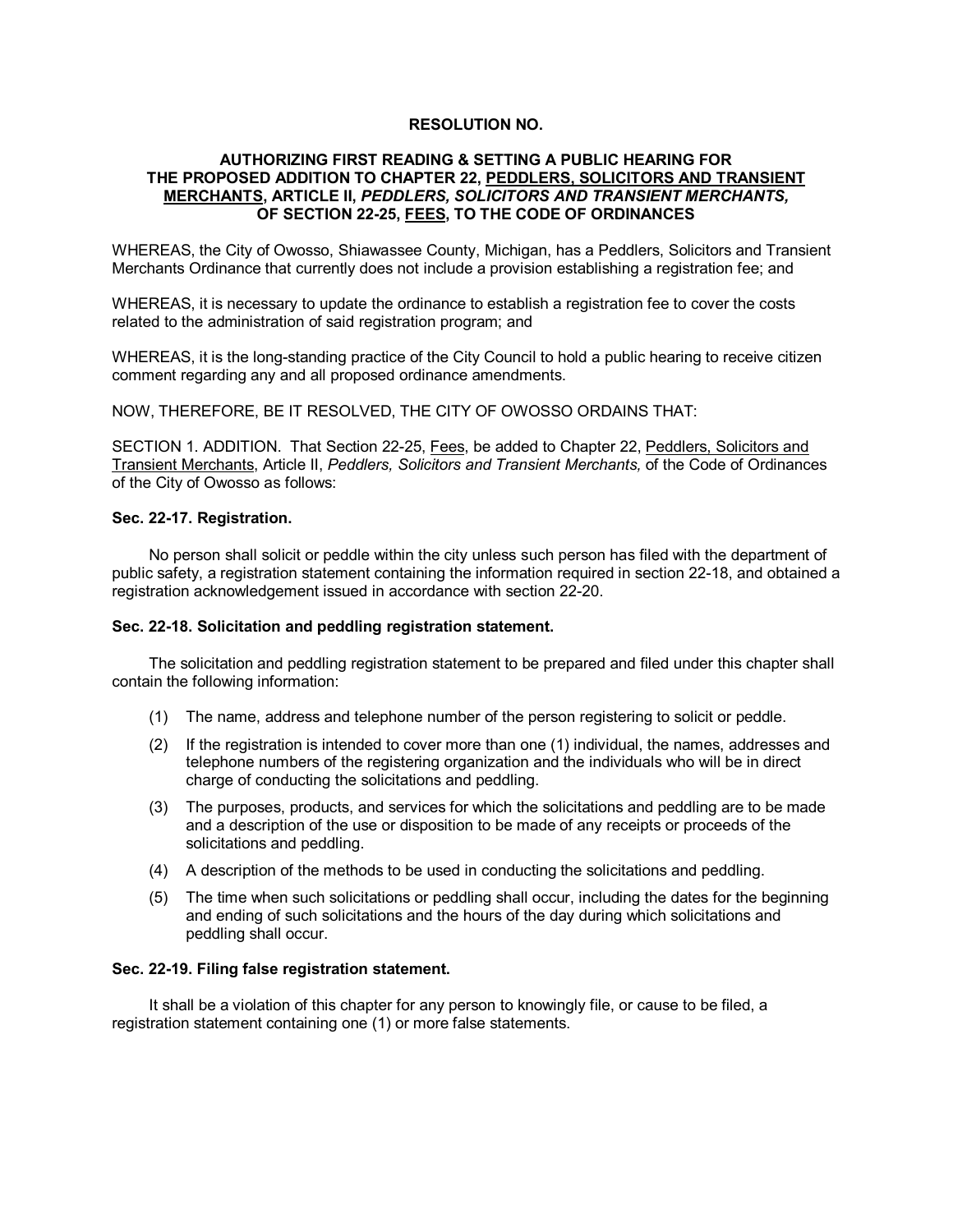#### **Sec. 22-20. Registration acknowledgment issuance; possession and display while soliciting.**

- (a) Upon the filing of a registration statement containing the information required in section 22-18 and with approval of the director of public safety or his designate a solicitation and peddling registration acknowledgment form shall be issued to the registered person within three (3) business days.
- (b) The individual(s) conducting the soliciting or peddling shall carry the original or a copy of the registration acknowledgement form while soliciting or peddling and shall display the form upon request.
- (c) The solicitation and peddling registration acknowledgment shall be valid for one (1) year from issuance unless revoked or suspended earlier.

#### **Sec. 22-21. Hours of solicitation.**

No solicitation or peddling may be conducted in residential areas before 9:00 a.m. and after sunset in the evening. For purposes of this section, the term "sunset" means the official time published by the United States Weather Service and applicable to the city, except that sunset shall never be deemed to occur prior to 6:00 p.m. or subsequent to 9:00 p.m.

#### **Sec. 22-22. Soliciting and peddling where prohibited.**

No solicitor shall enter onto property upon which a "no solicitation" or "no peddlers" sign, or their equivalent, are posted and visible.

#### **Sec. 22-23. Use of devices to attract attention.**

No peddler or solicitor shall shout or cry out his or her goods or merchandise, nor blow any horns, ring any bell or use any other similar device to attract the attention of the public.

#### **Sec. 22-24. Suspension and revocation.**

The registration acknowledgment issued pursuant to section 22-20 may be suspended or revoked by the director of public safety or his designate if the registrant violates any sections of this chapter or any statute, ordinance or regulation while conducting the activities regulated by this chapter.

#### **Sec. 22-25. Fees.**

#### **The fees necessary for the administration of this article shall be established from time to time by resolution of the city council.**

SECTION 2. Severability. If any section, subsection, sentence, clause or phrase of this article is, for any reason, held to be unconstitutional, such decision shall not affect the validity of the remaining portions of this article. The city hereby declares that it would have passed this ordinance, and each section, subsection, clause or phrase thereof, irrespective of the fact that any one (1) or more sections, subsections, sentences, clauses and phrases be declared unconstitutional.

SECTION 3. PUBLIC HEARING. A public hearing is set for Monday June  $6<sup>th</sup>$ , 2022 at 7:30 p.m. in the City Hall Council Chambers for the purpose of hearing citizen comment regarding the proposed amendments to Chapter 22 Peddlers, Solicitors and Transient Merchants, of the Code of the City of Owosso.

SECTION. 4. AVAILABILITY. This ordinance may be purchased or inspected in the city clerk's office, Monday through Friday between the hours of 9:00 a.m. and 5:00 p.m.

SECTION 5. EFFECTIVE DATE. This amendment shall become effective 20 days after approval.